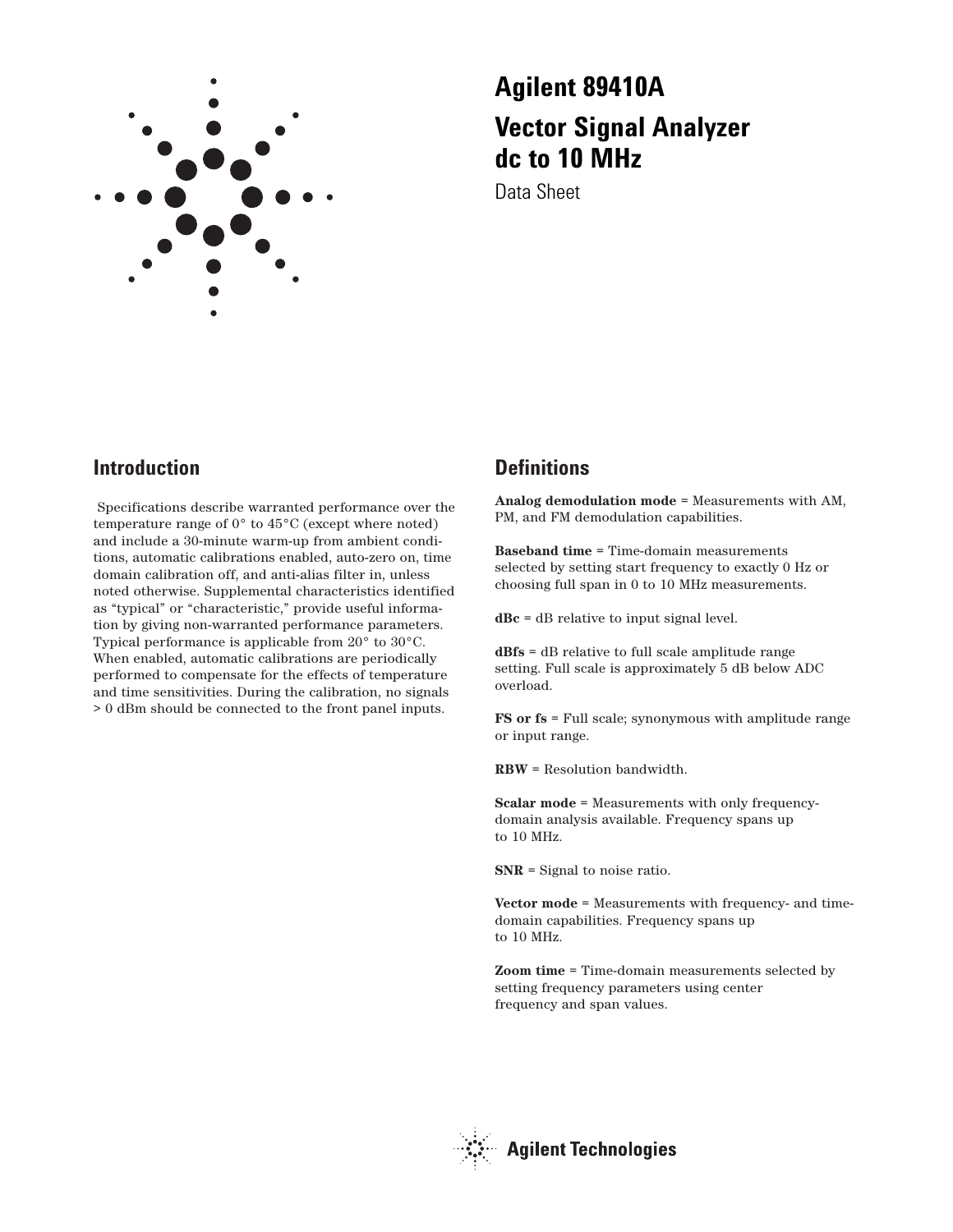## **Feature summary**

## **Frequency**

dc to 10 MHz 51 to 3,201 points Center frequency signal-tracking

**Instrument modes**  Scalar (frequency domain only) Vector (amplitude and phase information in frequency and time domain and also time gating) Analog demodulation (AM/FM/PM)

## **Sweep types**

Continuous Manual Single

## **Triggering**

Free run External Input channel External arm IF channel Programmable polarity Internal source and level GPIB Pre and post delay

## **Averaging**

Video Peak hold Video exponential Simultaneous display of Time instantaneous and average Time exponential spectrum

## **Source types**

CW Periodic chirp Random noise Arbitrary (up to 8,192 points)

## **Input**

One channel Second 10 MHz input channel (optional) Auto-ranging Overload indicators 50/75/1M Ω BNC

## **Resolution/window shapes**

1-3-10 bandwidth steps Arbitrary RBW Windows: Flat-top (high amplitude accuracy), Gaussian-top (high dynamic range), Hanning (high frequency resolution), uniform Detectors: normal, positive peak, sample

## **Measurement data**

Spectrum Time capture Data register input channel)

PSD Frequency response, Main time coherence, cross spectrum, Gate time and cross correlation Math function (with second 10 MHz) Auto correlation Instantaneous spectrum

## **Data format**

Log magnitude Imaginary part Linear magnitude Group delay Phase (wrap or unwrap) Log/linear x-axis Real part

## **Online help**

## **Trace math**

## **Display**

1, 2, or 4 grids 1 to 4 traces displayed (single or overlay) Auto-scaling Color (user definable) User trace title and information

Graticule on/off Data label blanking X-axis scaling Instrument/measurement state displays External monitor **Markers** Marker search: Peak, next peak, next peak right, next peak left, minimum Marker to: Center frequency, reference level, start frequency, stop frequency Offset markers Couple markers between traces Marker functions: Peak track, frequency counter, band power (frequency, time, or demodulation results), peak/average statistics **Memory and data storage** Disk devices Nonvolatile RAM disk (100 Kbyte) Volatile RAM disk (up to 20 Mbyte) 90 mm (3.5-inch) 1.44 Mbyte flexible disk (LIF or MS-DOS® formats)

External GPIB disk

Disk format and file delete, rename, and copy

Nonvolatile clock with time/date

Save/recall of: Trace data, instrument states, trace math functions, Instrument BASIC programs, time-capture buffers

## **Hard copy output**

GPIB/HPGL plotters GPIB/RS-232/parallel printers Plot to file Time stamp Single-plot spooling

## **Interfaces**

GPIB (IEEE 488.1 and 488.2) External reference in/out External PC-style keyboard Active probe power RS-232 (one port) **Centronics** LAN and second GPIB **Standard data format utilities**

## **Optional features**

89410A-B7A)

Second 10 MHz input channel (Option 89410A-AY7) Extend time capture to 1 MSample (Option 89410A-AY9) Precision frequency reference (Option 89410A-AY5) Instrument BASIC (Option 89410A-1C2) Vector modulation analysis (Option 89410A-AYA) Digital video modulation analysis (Option 89410A-AYH) Waterfall and spectrogram (Option 89410A-AYB) Advanced LAN support (Option 89410A-UG7) Instrument BASIC (Option 89410A-1C2) Vector modulation analysis (Option 89410A-AYA) Digital video modulation analysis (Option 89410A-AYH) Waterfall and spectrogram (Option 89410A-AYB) Advanced LAN support (Option 89410A-UG7) 3GPP W-CDMA analysis, includes Code Domain Power (Option 89410A-080) W-CDMA code domain power for exper. sys. (Option 89410A-B73) ARIB 1.0-1.2 W-CDMA analysis (Option 89410A-B79) Enhanced data rates for GSM evol. (EDGE) (Option

2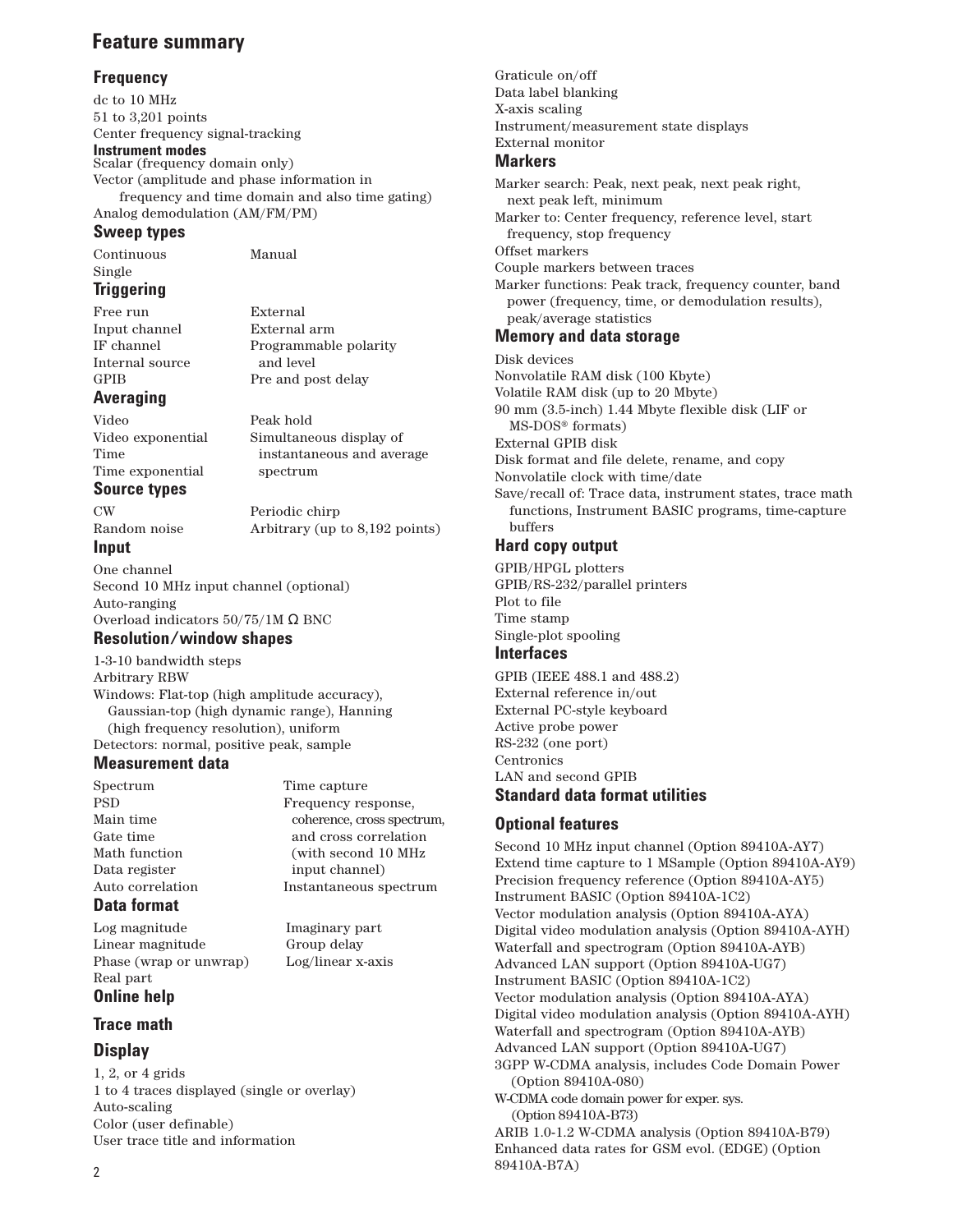## **Frequency**

| <b>Frequency tuning (characteristic only)</b> |                |  |
|-----------------------------------------------|----------------|--|
| Frequency range                               | de to 10 MHz   |  |
| Frequency span                                | 1 Hz to 10 MHz |  |
| Center frequency tuning<br>resolution         | $0.001$ Hz     |  |
| Number of frequency<br>points/span            | 51 to 3,201    |  |

Signal track (when enabled) keeps the largest measured signal at the center frequency.

**Frequency accuracy** (with standard high-precision frequency reference)

Frequency accuracy is the sum of initial accuracy, aging, and temperature drift.

Initial accuracy ±10 ppm With precision  $\pm 0.2$  ppm frequency reference, Option 89410A-AY5

Aging ±0.5 ppm/month With precision  $\pm 0.25$  ppm/month frequency reference, Option 89410A-AY5

## **Frequency counter**

The frequency counter operates in scalar or vector mode.

Frequency counter accuracy

Total accuracy is the sum of the frequency counter's basic accuracy and the instrument's frequency accuracy.

Conditions/Exceptions:

Signal-to-noise ratio within resolution bandwidth, 20 dB minimum

Marker within 1 /2 resolution bandwidth of peak Unspecified for uniform window and resolution bandwidth < 5 Hz



#### **Frequency counter basic accuracy**

#### **Stability** (spectral purity)

Absolute and residual phase noise,  $F_{in}$  = 10 MHz (with optional precision frequency reference or equivalent)

| 100 Hz offset        | $\epsilon$ –106 dBc/Hz |
|----------------------|------------------------|
| 1 kHz offset         | $\epsilon$ –110 dBc/Hz |
| $\geq$ 10 kHz offset | $\epsilon$ –120 dBc/Hz |

Phase noise decreases with decreasing input frequency by 20  $log_{10}$  ( $F_{in}/10$  MHz) dB.

#### **Resolution bandwidth**

| Range | 312.5 $\mu$ Hz to 3 MHz in     |
|-------|--------------------------------|
|       | 1, 3, 10 sequence or arbitrary |
|       | user-definable bandwidth       |

Note: In scalar mode, the minimum resolution bandwidth is  $312.5$   $\mu$ Hz and the maximum resolution bandwidth is a function of span. In vector mode, the minimum resolution bandwidth is a function of span and the number of frequency points, and the maximum resolution bandwidth is a function of span only.

| <b>Window</b>   | Selectivity <sup>1</sup> | <b>Passband</b><br>flatness | <b>Sideband</b><br>level |
|-----------------|--------------------------|-----------------------------|--------------------------|
| <b>Flat-top</b> | 2.45:1                   | $+0$ . $-0.01$ dB           | $-95$ dBc                |
| Gaussian-top    | 4.0:1                    | $+0$ . $-0.68$ dB           | $-125$ dBc               |
| <b>Hanning</b>  | 9.1:1                    | $+0$ . $-1.5$ dB            | $-32$ dBc                |
| <b>Uniform</b>  | 716:1                    | $+0$ . $-4$ dB              | $-13$ dBc                |

1. Shape factor or ratio of –60 dB to –3 dB bandwidths.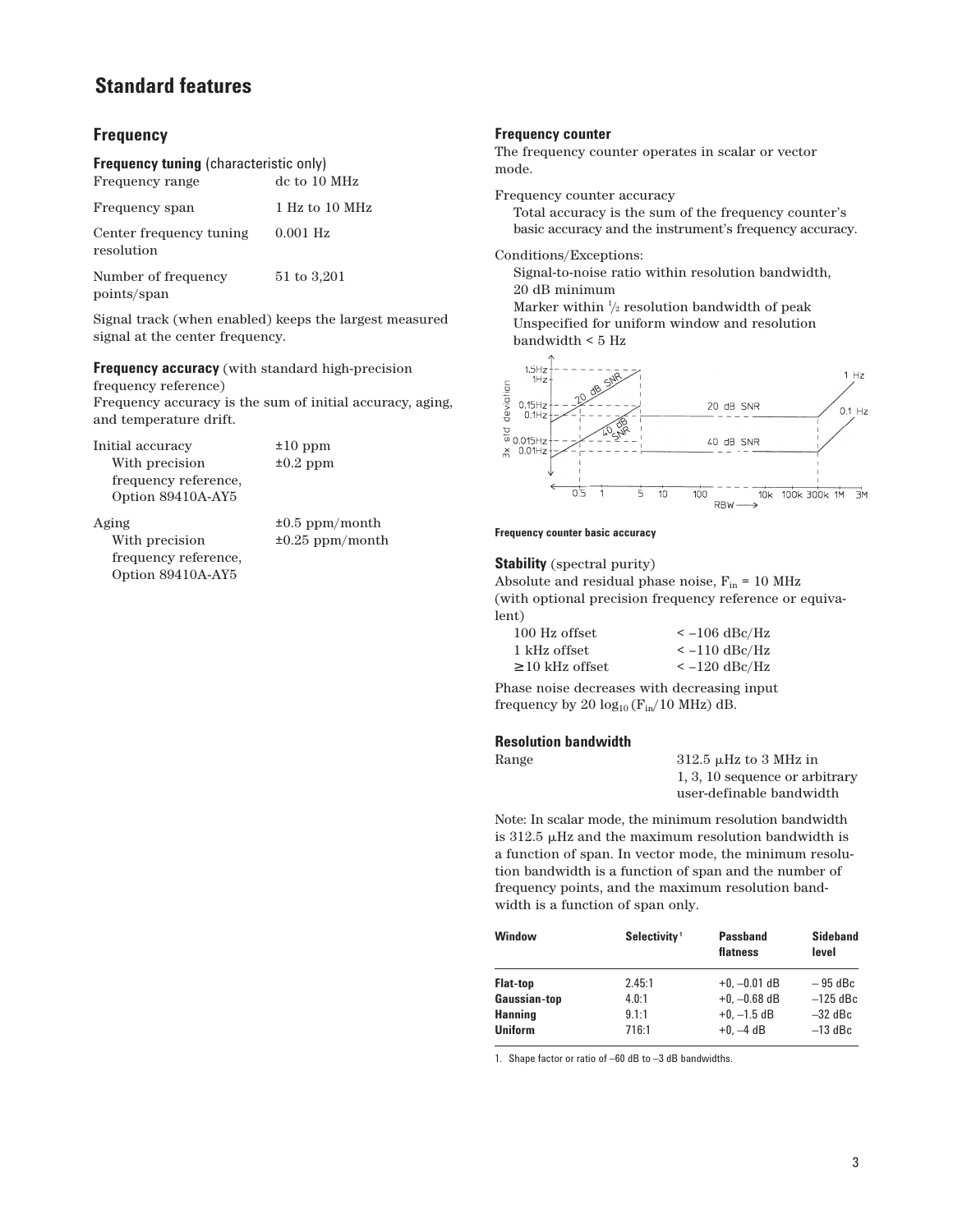## **Amplitude**

| <b>Input range</b> (characteristic only) (2 dB steps) |                            |
|-------------------------------------------------------|----------------------------|
| $50 \Omega$ input                                     | $-30$ dBm to $+24$ dBm     |
| $75 \Omega$ input                                     | $-31.761$ dBm to $+22.239$ |
|                                                       | dBm                        |
| 1 $\text{M}\Omega$ input                              | $-30$ dBm to $+28$ dBm     |
| (referenced to 50 $\Omega$ )                          |                            |
| Maximum safe input power                              |                            |
| 50 Ω/75 Ω input                                       | $+27$ dBm                  |
| $1 \text{ M}\Omega$ input                             | 20 V peak                  |

A/D overload level > 5.0 dB above range (typical)

**Auto-ranging** (characteristic only) Up-only, up-down, single, off

#### **Input port**

| Input channels    | 1 (second 10 MHz input)<br>channel optional)                       |
|-------------------|--------------------------------------------------------------------|
| Return loss       |                                                                    |
| $50$ Ω input      | $> 25$ dB                                                          |
| $75 \Omega$ input | $> 20$ dB                                                          |
| Coupling          | dc/ac (ac coupling attenuation<br>$<$ 3 dB at 3 Hz)                |
| Input Impedance   | $50/75 \Omega$ , 1 M $\Omega$ ±2%<br>$(< 80$ pF shunt capacitance) |
| Connector         | BNC                                                                |
|                   |                                                                    |

## **Amplitude accuracy**

Accuracy specifications apply with flat-top window selected. Amplitude accuracy is the sum of absolute full-scale accuracy and amplitude linearity.

Absolute full-scale accuracy (signal level equal to range)  $\pm 0.5$  dB

| Amplitude linearity       |                  |
|---------------------------|------------------|
| $0$ to $-30$ dBfs         | $< 0.10$ dB      |
| $-30$ to $-50$ dBfs       | $< 0.15$ dB      |
| $-50$ to $-70$ dBfs       | $< 0.20$ dB      |
| Residual dc $(50 \Omega)$ | $\le$ $-25$ dBfs |

#### **Dynamic range**

Dynamic range indicates the amplitude range that is free of erroneous signals within the measurement bandwidth.

Harmonic distortion (with a single full scale signal at the input)

| 2nd           | $\epsilon$ –75 dBc (–80 dBc typical) |
|---------------|--------------------------------------|
| 3rd, 4th, 5th | $\epsilon$ –75 dBc (–85 dBc typical) |

Intermodulation distortion (with two input tones at 6 dB below full scale)

| Second order |  |
|--------------|--|
| Third order  |  |

 $< -75$  dBc  $(-80$  dBc typical)  $< -75$  dBc ( $-85$  dBc typical)



#### **Typical harmonic and intermodulation distortion**

Residual (spurious) responses (50  $\Omega$  input)<br>Frequencies < 1 MHz  $\leq$  -75 dBfs or  $\epsilon$  –75 dBfs or  $\epsilon$  –100 dBm

| $\sim$ -10 dDIS or $\sim$ -100 dDIR |
|-------------------------------------|
| whichever is greater                |
| $\leq -80$ dBfs                     |
| $\leq -80$ dBfs                     |
|                                     |
|                                     |
|                                     |

Input noise density (50 Ω input, vector mode or scalar mode with sample detector)

| 1 kHz to 40 kHz  | $\epsilon$ –101 dBfs/Hz           |
|------------------|-----------------------------------|
| 40 kHz to 10 MHz | $\le -114 \text{ dBfs}/\text{Hz}$ |
|                  | $(-118 \text{ dBfs/Hz typical})$  |

Sensitivity (–30 dBm range, 50  $\Omega$  input, vector mode or scalar mode with sample detector)

| 1 kHz to 40 kHz      | $\leq -131$ dBm/Hz              |
|----------------------|---------------------------------|
| 40 kHz to 10 MHz     | $\epsilon$ –144 dBm/Hz          |
|                      | $(-148 \text{ dBm/Hz typical})$ |
| Crosstalk            | $\leq -85$ dBfs                 |
| (source-to-input or) |                                 |
| channel-to-channel,  |                                 |
| 50 Ω terminations)   |                                 |
|                      |                                 |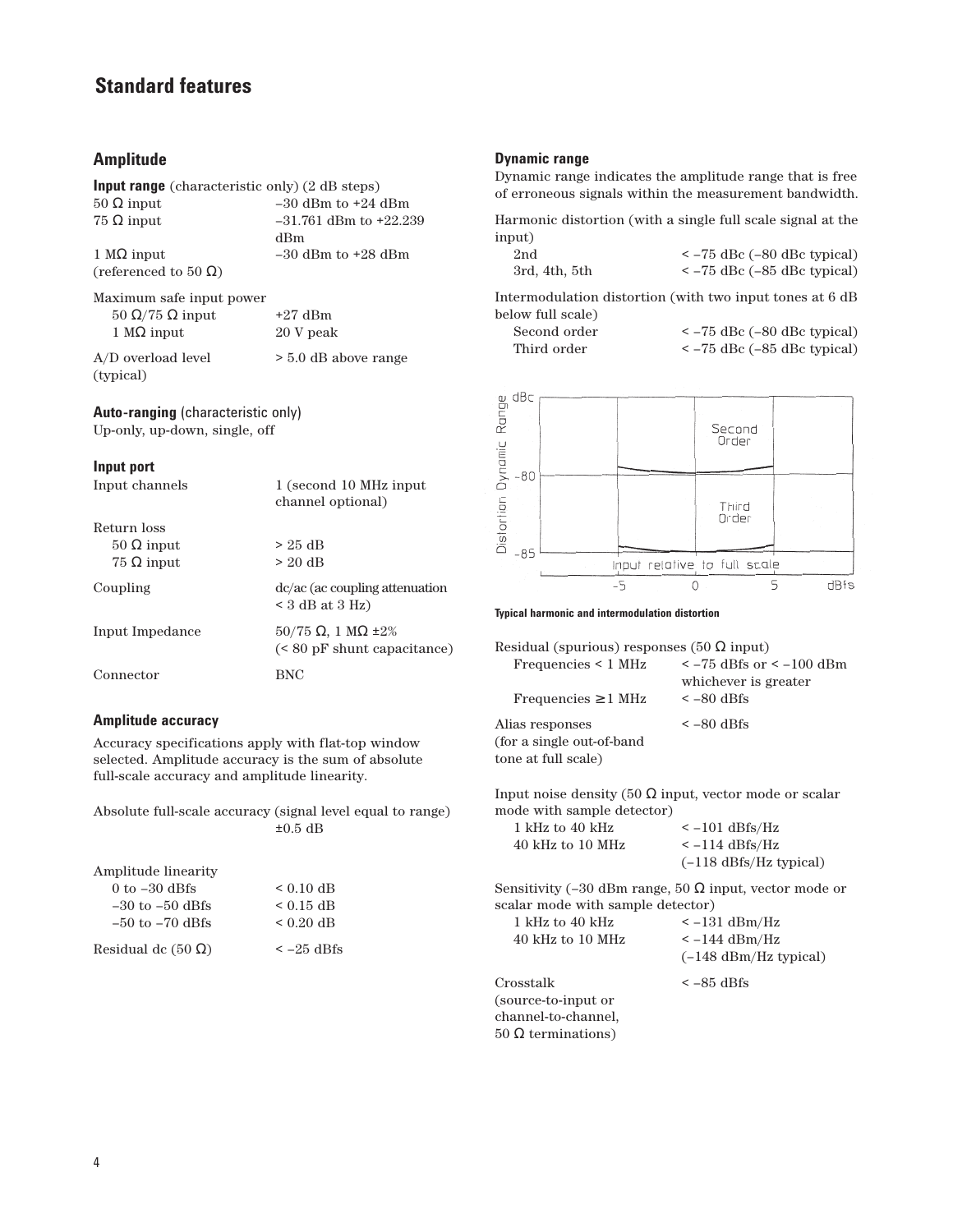## **Time (vector mode)**

Time-sample resolution =  $1/(k*span(Hz))$  [second]; where  $k = 1.28$  for zoom time, 2.56 for baseband time measurements.

Main time length  $=$  (number of frequency points  $-1$ ) ÷ span (Hz) [second]; for resolution bandwidth in arbitrary and auto-coupled mode.

Amplitude accuracy ±5% full scale (for a sine wave in the measurement passband, time-domain calibrations on)

Sample error rate for zoom time (typical) Error threshold:  $10^{-8}$  times/sample 5% full scale

Sample error rate reflects the probability of an error greater than the error threshold occurring in one time sample.

Analog < 1 ns channel-to-channel time skew (time-domain calibrations on, both channels on the same range)

## **Phase (vector mode)**

Phase specifications apply with flat-top window selected.

Deviation from linear ±5 deg phase (relative to best fit line with peak signal level within 6 dB of full scale)

## **Analog demodulation**

Demodulation specifications apply with demodulation mode selected and time-domain calibration on.

AM, PM, or FM demodulation. Auto carrier locking is available with PM or FM demodulators and the carrier value determined is a displayable marker function.

Demodulator bandwidth (determined by selected measurement span) Maximum bandwidth 10 MHz (typical)

|                                       | $10.11112 \times 10.7$ product  |  |  |
|---------------------------------------|---------------------------------|--|--|
| AM demodulation (typical performance) |                                 |  |  |
| Accuracy                              | $±1\%$                          |  |  |
| Dynamic range                         | $60$ dB $(100\%)$ for a pure    |  |  |
|                                       | AM signal                       |  |  |
| Cross demodulation                    | $\leq 0.3\%$ AM on an FM signal |  |  |
|                                       | with 10 kHz modulation,         |  |  |
|                                       | 200 kHz deviation               |  |  |

PM demodulation (typical performance) Accuracy ±3% degrees

| Dynamic range                         | 60 dB (rad) for a pure           |  |  |
|---------------------------------------|----------------------------------|--|--|
|                                       | PM signal                        |  |  |
| Cross demodulation                    | < 1 degree PM on an AM           |  |  |
|                                       | signal with 80% modulation       |  |  |
| FM demodulation (typical performance) |                                  |  |  |
| Accuracy                              | $\pm 1\%$ of span                |  |  |
| Dynamic range                         | 60 dB (Hz) for a pure            |  |  |
|                                       | FM signal                        |  |  |
| Cross demodulation                    | $\leq 0.5\%$ of span FM on an AM |  |  |
|                                       | signal with 80% modulation       |  |  |

## **Two-channel**

The second 10 MHz input channel (Option 89410A-AY7) provides additional measurements, including frequency response, coherence, cross spectrum, and cross correlation. These measurements are made by comparing a signal on channel two to a signal on channel one.

Channel match ±0.25 dB, ±2.0 deg

(At the center of the frequency bins, dc coupled, 16 rms averages, frequency response, full scale inputs, both inputs on the same range. Exclude the first 5 bins of the dc response.)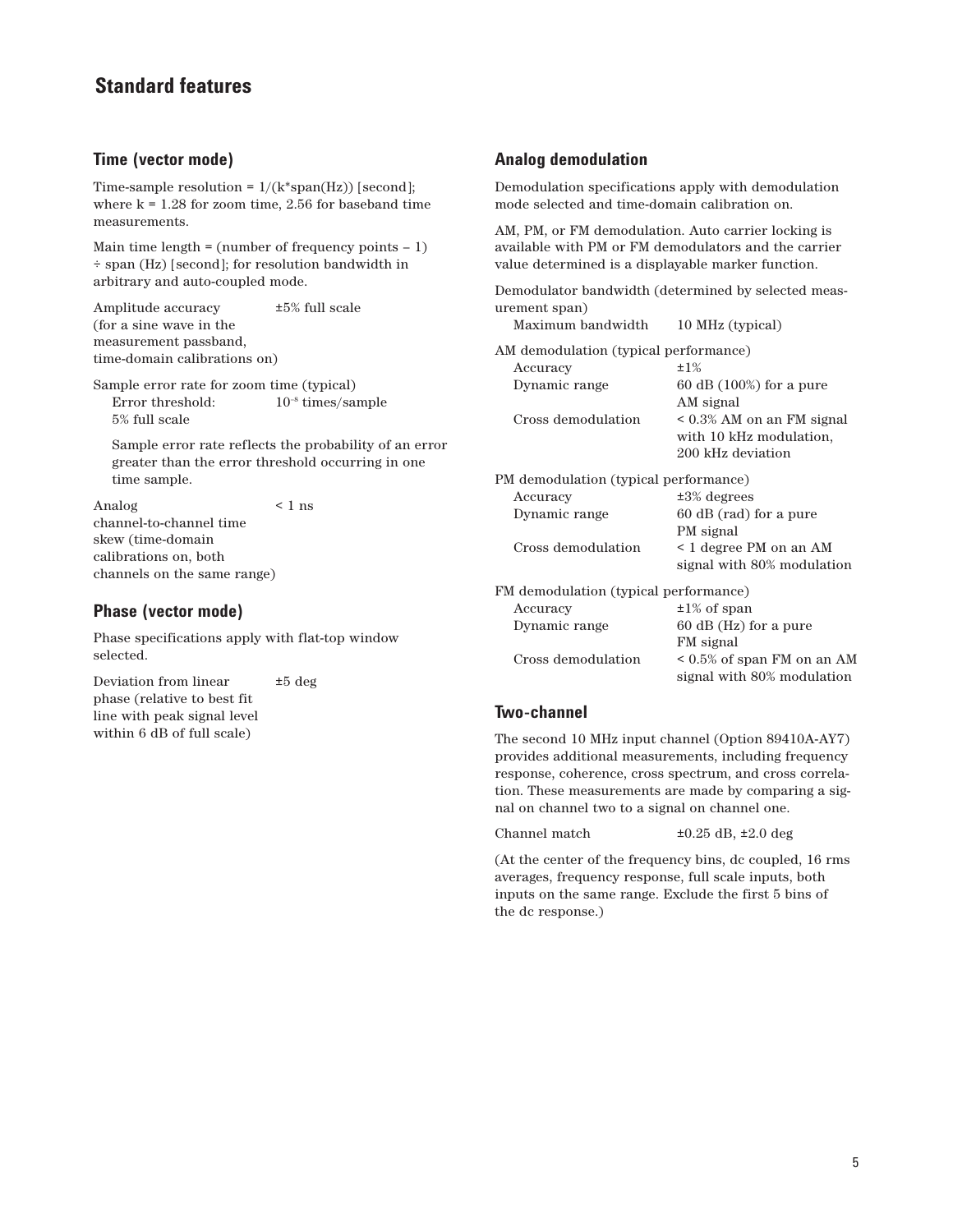## **Trigger**

| Trigger types                                                                                                                                                                                                      |                                                                                                                          |  |
|--------------------------------------------------------------------------------------------------------------------------------------------------------------------------------------------------------------------|--------------------------------------------------------------------------------------------------------------------------|--|
| Scalar mode                                                                                                                                                                                                        | Free run, input channel,<br>internal source, GPIB,<br>external (each measurement<br>step requires a separate<br>trigger) |  |
| Vector mode                                                                                                                                                                                                        | Free run, input channel, IF<br>channel, internal source,<br>GPIB, external                                               |  |
| Pre-trigger delay range (see time specifications for                                                                                                                                                               |                                                                                                                          |  |
| sample resolution)<br>One channel                                                                                                                                                                                  | 64 Ksamples (1 Msample<br>with extended time capture,<br>Option 89410A-AY9)                                              |  |
| Two channels<br>(requires second<br>10 MHz input,                                                                                                                                                                  | 32 Ksamples (0.5 Msample<br>with extended time capture,<br>Option 89410A-AY9)<br>Option 89410A-AY7)                      |  |
| Post-trigger delay range<br>(see time specifications<br>for sample resolution)                                                                                                                                     | 2 Gsample                                                                                                                |  |
| IF trigger (characteristics only)<br>Used to trigger only on in-band energy, where the trigger<br>bandwidth is determined by the measurement span<br>(rounded to the next higher $10^7/2^{\text{n}}[\text{Hz}])$ . |                                                                                                                          |  |
| External trigger (positive and negative slope)                                                                                                                                                                     |                                                                                                                          |  |
| Level accuracy                                                                                                                                                                                                     | $\pm 0.5$ V                                                                                                              |  |
| Range                                                                                                                                                                                                              | ±5V                                                                                                                      |  |
| Input impedance                                                                                                                                                                                                    | 10 k $\Omega$ (typical)                                                                                                  |  |
| External Arm                                                                                                                                                                                                       |                                                                                                                          |  |
| Level accuracy                                                                                                                                                                                                     | $\pm 0.5$ V                                                                                                              |  |
| Range                                                                                                                                                                                                              | $±5$ V                                                                                                                   |  |
| Input impedance                                                                                                                                                                                                    | $10 k\Omega$ (typical)                                                                                                   |  |
| Input channel trigger (positive and negative slope)                                                                                                                                                                |                                                                                                                          |  |
| Level accuracy                                                                                                                                                                                                     | $±10\%$ full scale                                                                                                       |  |
| Range                                                                                                                                                                                                              | ±110% full scale                                                                                                         |  |
| Resolution                                                                                                                                                                                                         | Full scale/116 (typical)                                                                                                 |  |
| Source (with output filter on)                                                                                                                                                                                     |                                                                                                                          |  |

#### **Source types**

| Scalar mode<br>Vector mode                                                                        | CW (fixed sine), arbitrary<br>CW, random noise, periodic<br>chirp, arbitrary |
|---------------------------------------------------------------------------------------------------|------------------------------------------------------------------------------|
| Random noise<br>source % of energy<br>in-band (Span = $10$ )<br>MHz/2 <sup>N</sup> , N = 1 to 24) | $> 70\%$                                                                     |
| Periodic chirp source %<br>of energy in-band                                                      | > 85%                                                                        |

## **Frequency**

| Frequency range<br>Frequency resolution                                                                                   | dc to 10 MHz<br>$25 \mu$ Hz                                                                                        |
|---------------------------------------------------------------------------------------------------------------------------|--------------------------------------------------------------------------------------------------------------------|
| Amplitude<br>Source level                                                                                                 |                                                                                                                    |
| CW and random noise                                                                                                       | $-110$ dBm to $+23.979$ dBm<br>$(50 \Omega)$ , 5.0 Vpk maximum                                                     |
| Periodic chirp and<br>arbitrary                                                                                           | $-110$ dBm<br>+19.542 dBm (50 $\Omega$ ),<br>3.0 Vpk maximum                                                       |
| DC offset                                                                                                                 | $\pm 3.42$ V maximum<br>(resolution and range of<br>programmable dc offset<br>is dependent on source<br>amplitude) |
| Amplitude accuracy (50 $\Omega$ , fixed sine)<br>$-46$ dBm to $+24$ dBm<br>$-56$ dBm to $-46$ dBm                         | $±1.0$ dB<br>$\pm 2.0$ dB                                                                                          |
| Harmonic and other spurious products (fixed sine,<br>0 V dc offset)<br>de to 10 kHz<br>10 kHz to 5 MHz<br>5 MHz to 10 MHz | $\sim$ –55 dBc<br>$<-40$ dBc<br>$\leq -33$ dBc                                                                     |
| <b>Source port</b><br>Return loss                                                                                         | $> 20$ dB                                                                                                          |

# Source impedance  $50/75 \Omega$

## **Arbitrary source characteristics**

The arbitrary source repetitively outputs data stored in a data register. The data register may contain a single time record or, with Option 89410A-AYB, a trace buffer. The time length of the register depends on the time-sample resolution for the span entered when the data register was saved or created. See time specifications for time-sample resolution details.

| Arbitrary source length |                                      |  |  |
|-------------------------|--------------------------------------|--|--|
| Single time record      | Up to 4,096 complex or               |  |  |
|                         | 8,192 real points.                   |  |  |
| Trace buffer            | Up to 16,384 real or complex         |  |  |
| (requires Option)       | points. Some configurations          |  |  |
| 89410A-AYB)             | allow up to 32,768 real or           |  |  |
|                         | complex points (see the              |  |  |
|                         | <i>Operator's Guide for details)</i> |  |  |
|                         |                                      |  |  |
|                         |                                      |  |  |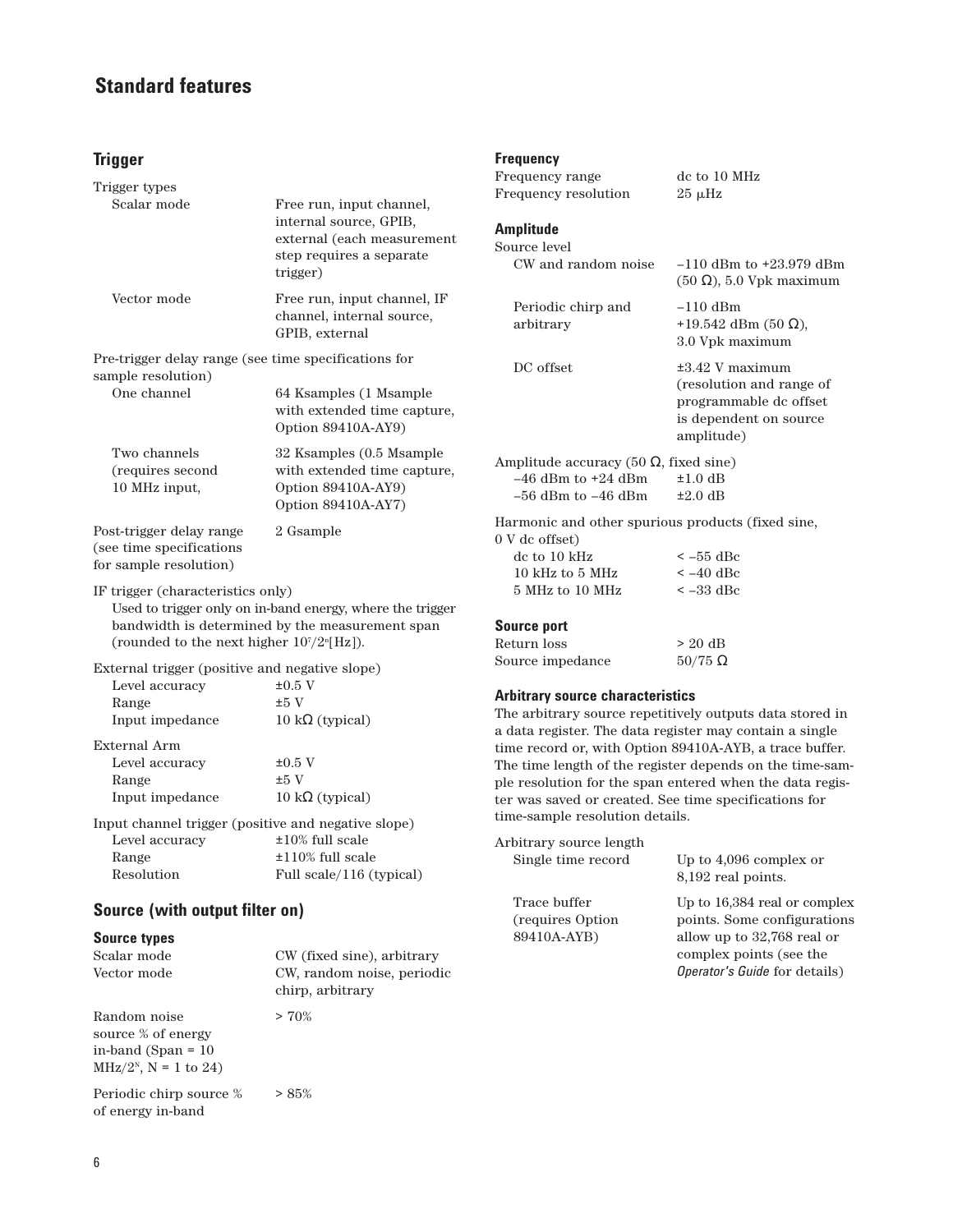| <b>Safety and environmental</b>                                                                                                                           |                                                                                                       |
|-----------------------------------------------------------------------------------------------------------------------------------------------------------|-------------------------------------------------------------------------------------------------------|
| Safety standards                                                                                                                                          | CSA Certified for Electronic<br>Test and Measurement<br>Equipment per CSA C22.2,<br>No. 231           |
| This product is designed for compliance to UL1244 and<br>IEC348, 1978.                                                                                    |                                                                                                       |
| Acoustics                                                                                                                                                 | $LpA \leq 55$ dB typical at<br>25°C ambient (Temperature<br>controlled fan to reduce<br>noise output) |
| Temperature<br>Operating<br>Internal disk operations<br>Storage<br>(no disk in drive)                                                                     | $0^{\circ}$ to $45^{\circ}$ C<br>$4^{\circ}$ to $40^{\circ}$ C<br>$-20^{\circ}$ to 60 $^{\circ}$ C    |
| Humidity, non-condensing<br>Operating<br>Internal disk operations<br>Storage<br>(no disk in drive)                                                        | 10% to 85% at $40^{\circ}$ C<br>20% to 80% at 30°C<br>10% to 85% at 40 °C                             |
| Altitude<br>Operating<br>(above 2,285 in (7,500 ft),<br>derate operating<br>temperature by<br>$-3.6\degree C/1,000$ m<br>$(-1.1$ °C/1,000 ft))<br>Storage | 4,600 m $(15,000 \text{ ft})$<br>4,600 m $(15,000 \text{ ft})$                                        |
| Calibration interval                                                                                                                                      | 1 year                                                                                                |
| Warm-up time                                                                                                                                              | 30 minutes                                                                                            |
| Power requirements<br>115 VAC operation<br>230 VAC operation<br>Maximum power dissipation 750 VA                                                          | 90 to 140 Vrms, 47 to 440 Hz<br>198 to 264 Vrms, 47 to 63 Hz                                          |
|                                                                                                                                                           |                                                                                                       |

IEC 801-3 (Radiated Immunity) Performance degradation may occur at Severity Level 2.

## **Physical**

| Weight     | $21 \text{ kg} (46 \text{ lb})$   |
|------------|-----------------------------------|
| Dimensions |                                   |
| Height     | $230 \text{ mm} (9.1 \text{ in})$ |
| Width      | $426$ mm $(16.7$ in)              |
| Depth      | 530 mm $(20.9 \text{ in})$        |

## **Real time bandwidth (characteristics only)**

Real-time bandwidth is the maximum frequency span that can be continually analyzed without missing any time segment of the input signal.

Frequency spans of  $10^{7}/2^{n}$  Hz, arbitrary auto-coupled resolution bandwidth, markers off, and one display trace with calculations off on other traces, and maximum frequency points equal to number of frequency points.

## **Averaging off**

Single-channel vector mode 78.125 kHz, (log magnitude spectrum 60 updates/second measurement data, 1,601 frequency points, channel 2 off, averaging off)

Two-channel vector mode 39.0625 kHz, (requires second 10 MHz 60 updates/second input channel, Option 89410A-AY7) (Log magnitude frequency response measurement data, 801 frequency points, averaging off)

#### **Averaging**

Single-channel vector mode averaging (log magnitude spectrum measurement data, 1,601 frequency points, channel 2 off) Fast average 78.125 kHz

Displayed 78.125 kHz, 48 updates/second

Two-channel vector mode averaging (requires second 10 MHz input channel, Option 89410A-AY7) (Log magnitude frequency response measurement data, 801 frequency points) Fast average 39.0625 kHz Displayed 39.0625 kHz, 48 updates/second

#### **Demodulation**

Single-channel analog demodulation mode (log magnitude spectrum measurement data, 1,601 frequency points, time cal off, channel 2 off, averaging off)

| AM demodulation | $39.0625$ kHz  |
|-----------------|----------------|
| FM demodulation | $19.53125$ kHz |
| PM demodulation | 9.765625 kHz   |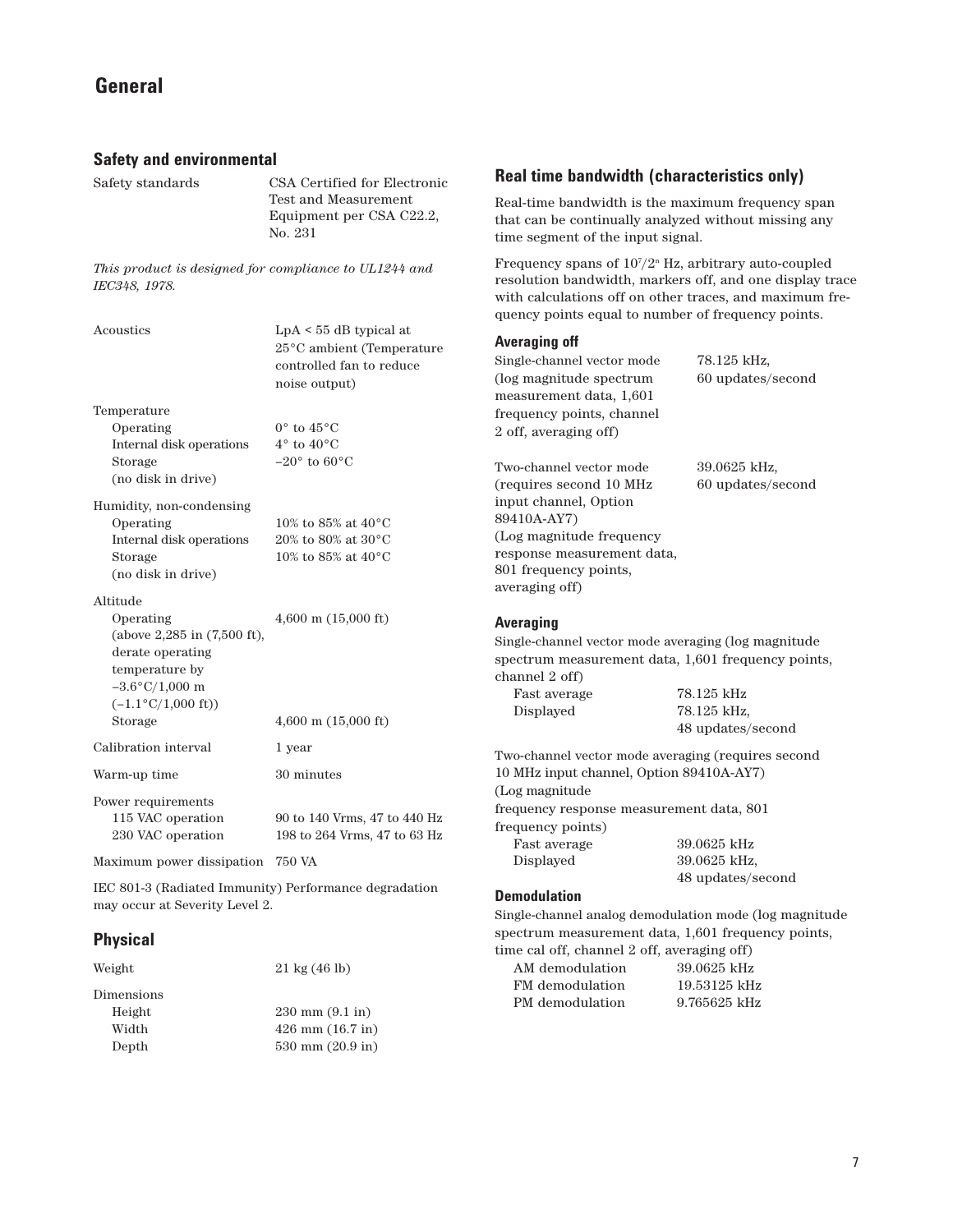## **Measurement speed**

Display update speed (vector mode with full span, one or two channels, 401 frequency points, no averaging, markers off, single trace with calculations off on other traces, log magnitude spectrum, frequency spans of 107 /2n Hz): 57/second

## **Averaging (characteristics only)**

| Number of averages           | 1 to 99,999                                                                   |
|------------------------------|-------------------------------------------------------------------------------|
| Overlap averaging            | $0\%$ to 99.99%                                                               |
| Average types<br>Scalar mode | rms (video), rms (video)<br>exponential, peak hold                            |
| Vector mode                  | rms (video), rms (video)<br>exponential, time, time<br>exponential, peak hold |

Fast averaging allows averaging a user-defined number of measurements without updating the displayed result. This provides faster averaging results for most measurements.

## **Gating (characteristics only)**

Time-selective, frequency-domain analysis can be performed on any input or analog demodulated time-domain data. When gating is enabled, markers appear on the time data; gate length and delay can be set directly. Independent gate delays can be set for each input channel. See time specifications for main time length and time resolution details.

#### Gate length

Maximum: Main time length

Minimum: Approximately window shape  $\div(0.3 \times \text{span})$ (Hz)) [seconds]; where window shape (ws) and minimum gate length for a 10 MHz zoom time span are (for 10 MHz baseband time spans subtract 39.0625 ns):

|                                                                                                                                                 |  | Window | <b>WS</b> | Minimum gate length |
|-------------------------------------------------------------------------------------------------------------------------------------------------|--|--------|-----------|---------------------|
| 3.819<br>$1.328125 \,\mu s$<br>Flat-top<br>Gaussian-top<br>2.215<br>781.25 ns<br>Hanning<br>546.875 ns<br>1.5<br>$390.625$ ns<br>Uniform<br>1 0 |  |        |           |                     |

## **Time-capture (characteristics only)**

Direct capture of input waveforms can be accomplished with spans of 10 MHz/ $2^n$  Hz. See time specifications for time-sample resolution details.

Time capture memory: 64 Ksample; 1 Msample (Option 89410A-AY9)

Benchmarks: For a one-channel, zoom time measurement (for baseband time, halve the time), 64 Ksample captures from 5.12 ms in a 10 MHz span to over 11.9 hours in a 1.19 Hz span. The optional 1 Msample captures from 81.92 ms in a 10 MHz span to over 190 hours in a 1.19 Hz span. Memory is shared if two channels are enabled, therefore length of capture is half as long.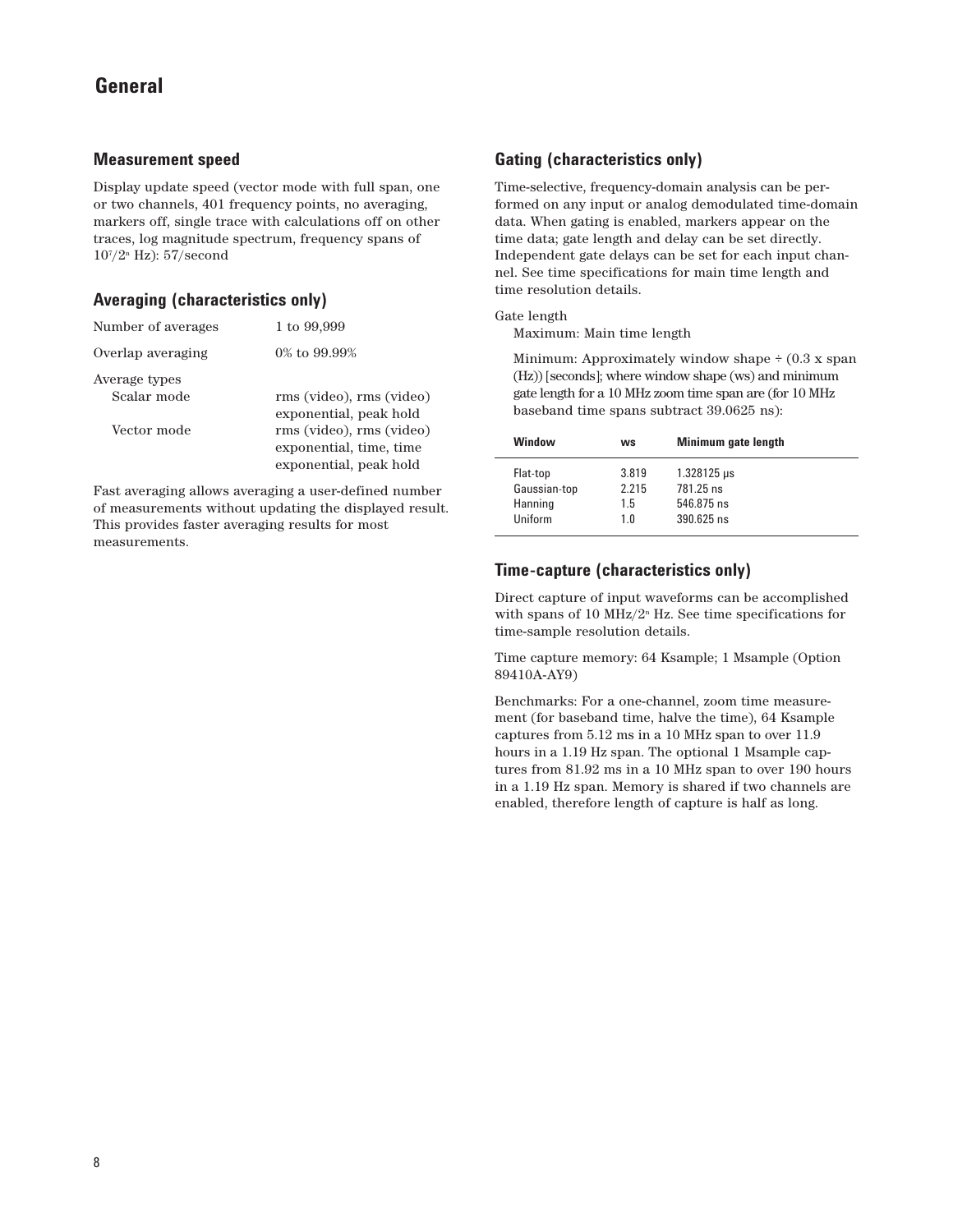## **Band power marker (characteristics only)**

Markers can be placed on any time, frequency, or demodulated trace for direct computation of band power, rms square root (of power), C/N, and C/N<sub>o</sub> within the selected portion of the data.

## **Peak/average statistics**

Peak and peak-to-average statistics can be enabled on main time, gate time, IQ measured time (Option 89410A-AYA), IQ reference time (Option 89410A-AYA), and math functions involving these trace types. Average power and peak statistics are computed using all samples in the active trace. Each successive trace adds additional samples to the calculations.

| Displayed results      | average power<br>peak power<br>peak/average ratio<br>number of samples                        |
|------------------------|-----------------------------------------------------------------------------------------------|
| Peak percent           | $90\% - 99.99\%$<br>Setting can be changed<br>at any time during or after<br>the measurement. |
| Signal characteristics |                                                                                               |
| Peak power range       | +13 dB relative to average<br>power of the first-time record                                  |
| Average power range    | ±3 dB relative to average<br>power of the first time record.                                  |

## **Display (characteristic only)**

| Trace formats                                                 | One to four traces on one,<br>two, or four grids or a quad<br>display |
|---------------------------------------------------------------|-----------------------------------------------------------------------|
| Other displays                                                | On-line help text, view state                                         |
| Number of colors                                              | User-definable palette                                                |
| Display points/trace                                          | 401                                                                   |
| User-definable trace titles and information<br>X-axis scaling | Allows expanded views<br>of portions of the trace<br>information      |
| Display blanking                                              | Data or full display                                                  |
| Graticule on/off                                              |                                                                       |
| Center                                                        | $\pm 5$ mm referenced to bezel<br>opening                             |
| Dimensions<br>Height<br>Width<br>Diagonal                     | $107 \pm 5$ mm<br>$154 \pm 5$ mm<br>$187.2$ mm $(7.4$ in)             |
|                                                               |                                                                       |

## **Status indicators**

Overload, half range, external trigger, source on/off, trigger, pause, active trace, remote, talk, listen, SRQ.

## **External PC-style keyboard interface**

Compatible with PC-style 101-key keyboard: male DIN5 to PSC type mini-DIN6 pin female adapter required for some keyboards.

## **Interfaces (characteristics only)**

| Active probe power                                                                                                        | +15 Vdc, -13 Vdc; 150 mA<br>maximum, compatible with<br>Agilent active probes                                                               |
|---------------------------------------------------------------------------------------------------------------------------|---------------------------------------------------------------------------------------------------------------------------------------------|
| Sync out                                                                                                                  | Active low TTL level signal<br>synchronous with source<br>output of periodic chirps and<br>arbitrary blocks up to 8,192<br>samples.         |
| External reference in/out                                                                                                 |                                                                                                                                             |
|                                                                                                                           | External reference input Locks to a 1, 2, 5, or 10 MHz<br>$(\pm 10$ ppm) with a level<br>$> 0$ dBm                                          |
|                                                                                                                           | External reference output Output the same frequency<br>as the external reference<br>input at a level of > 0 dBm<br>into a 50 $\Omega$ load. |
| <b>GPIB</b>                                                                                                               |                                                                                                                                             |
| Implementation of IEEE Std 488.1 and 488.2 SH1, AH1,<br>T6, TE0, L4, LE0, SR1, RL1, PP0, DC1, DT1, C1, C2, C3,<br>C12, E2 |                                                                                                                                             |
| Benchmark characteristics (typical transfer rate of<br>401 frequency-point traces)                                        |                                                                                                                                             |
| Scalar<br>Vector                                                                                                          | 25 traces/second                                                                                                                            |
|                                                                                                                           | 20 traces/second                                                                                                                            |
| RS-232                                                                                                                    | Serial port (9-pin) for<br>connection to printer                                                                                            |
| Centronics                                                                                                                | Parallel port for connection<br>to a printer                                                                                                |
| External monitor output                                                                                                   |                                                                                                                                             |
| Format                                                                                                                    | Analog plug-compatible<br>with 30.15 kHz multi-sync<br>monitors                                                                             |
| Impedance                                                                                                                 | $75\ \Omega$                                                                                                                                |
| Level                                                                                                                     | 0 to 0.7 V                                                                                                                                  |
| Display rate                                                                                                              | 57.43 Hz                                                                                                                                    |
| Horizontal refresh rate                                                                                                   | $30.15$ kHz                                                                                                                                 |
| Horizontal lines                                                                                                          | 400                                                                                                                                         |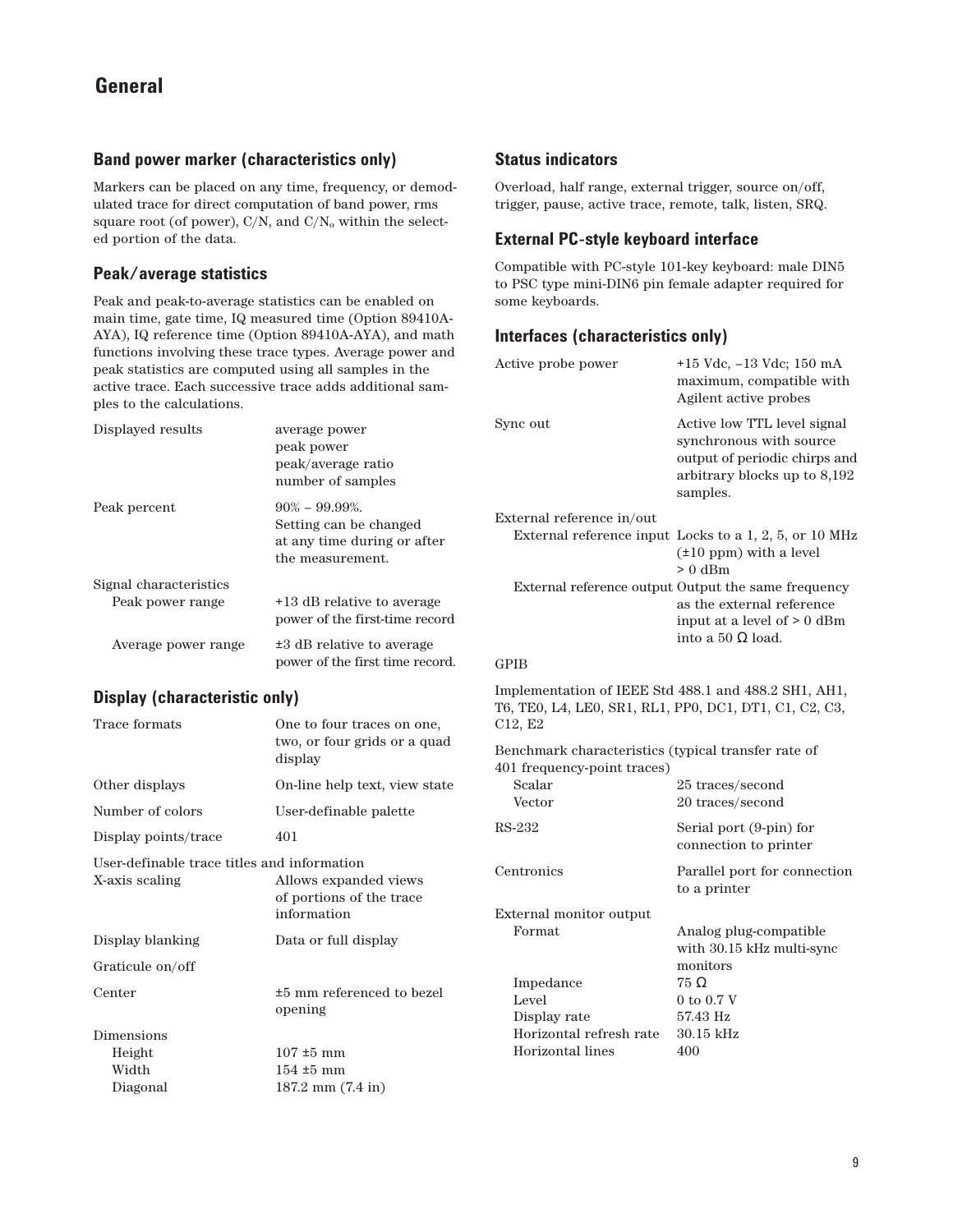## LAN I/O

LAN support: Ethernet (IEEE 802.3) TCP/IP

LAN interface: ThinLAN (BNC connector) or AUI

Program interface: Send and receive GPIB programming codes, status bytes, and measurement results in ASCII and/or binary format.

## Second GPIB I/O

Secondary GPIB port: Per IEEE 488.1 and 488.2

Functions: Controller-only; accessible from IBASIC program or front panel commands.

## **Peripherals**

## Plot/print

Direct plotting and black-and-white printing to parallel (Centronics), serial (RS-232), and GPIB graphics printers and plotters. Printers supported include the HP LaserJet, HP Paint.Jet, HP ThinkJet, HP DeskJet, and HP QuietJet. Single-plot spooling allows instrument operation while printing or plotting a single display.

## **Memory and data storage**

Disk devices

| Nonvolatile RAM disk                 | 100 Kbyte                  |
|--------------------------------------|----------------------------|
| Volatile RAM disk                    | 21 Mbyte that can be       |
|                                      | partitioned between        |
|                                      | measurement,               |
|                                      | Instrument BASIC program   |
|                                      | space and RAM.             |
|                                      | Volatile RAM also supports |
|                                      | memory of waterfalls and   |
|                                      | spectrograms with Option   |
|                                      | 89410A-AYB.                |
| Internal 90 mm                       | 1.44 Mbyte                 |
| (3.5-inch) flexible disk             |                            |
| (LIF or MS-DOS <sup>*</sup> formats) |                            |
|                                      |                            |

External disk GPIB interface

Disk format and file delete, rename, and copy

Nonvolatile clock with time/date

Save/recall can be used to store trace data, instrument states, trace math functions, Instrument BASIC programs, and time-capture buffers.

Benchmarks (typical disk space requirements for different file types)

| Trace data (401 points) | 6.2 Kbyte  |
|-------------------------|------------|
| Instrument state        | 12.3 Kbyte |
| Trace math              | 2 Kbyte    |
| Time-capture buffers    | 271 Kbyte  |
| (32 Ksamples)           |            |

## **Trace math**

| Operands   | measurement data, data<br>register, constant, other<br>trace math functions, jw                                                                           |
|------------|-----------------------------------------------------------------------------------------------------------------------------------------------------------|
| Operations | $+, -, *, /$ , cross correlation,<br>conjugate, magnitude, phase,<br>real, imaginary, square root,<br>FFT, inverse FFT, natural<br>logarithm, exponential |

Trace math can be used to manipulate data on each measurement. Uses include user-units correction and normalization.

## **Marker functions**

Peak signal track, frequency counter, band power, peak/average statistics.

## **Standard data format utilities**

Included on three 90 mm (3.5-inch) 1.44 Mbyte flexible disks. The utilities run in MS-DOS<sup>®</sup> 2.1 or greater on an IBM PC (AT or higher) or compatible. The utilities include conversions to standard data format (SDF), PC displays of data and instrument state information, and utilities for conversion to PC-MATLAB,  $MATRIX<sub>x</sub>$ , data set 58, and ACSII formats.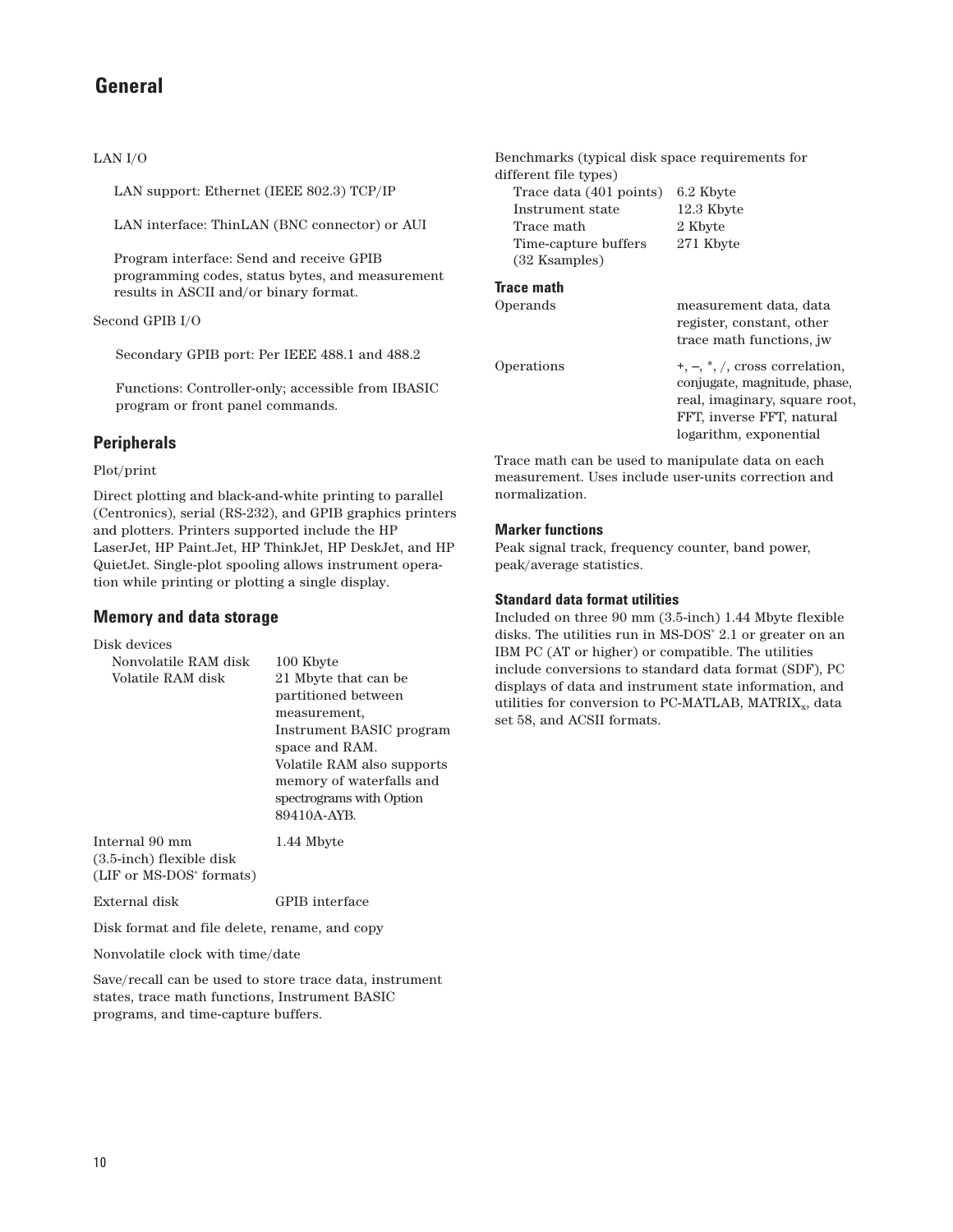## **Vector modulation analysis – Option 89410A-AYA**

## **Supported modulation formats**

The vector modulation analysis option supports both single modulated carriers and separate baseband I-Q signals. The optional second 10 MHz input channel is required for baseband I and Q analysis.

| Carrier types                                                     | Continuous and<br>pulsed/burst<br>(such as TDMA)                                                             | Bits/Second<br>Bits/Symbol<br>Symbol rate $=$                                                                                                       |                                                                                            |
|-------------------------------------------------------------------|--------------------------------------------------------------------------------------------------------------|-----------------------------------------------------------------------------------------------------------------------------------------------------|--------------------------------------------------------------------------------------------|
| <b>Modulation</b> formats                                         | 2 level FSK (including<br>GFSK)<br>4 level FSK<br>MSK (including GMSK)<br>QAM implementations of:            | type. Example: For the raised-cosine filter<br>Max Symbol rate $\leq$<br><b>Measurement results</b> (formats other than FSK)<br>Display update rate | Where bits/symbol is determined by the modulation<br>Information bandwidth<br>$1 + \alpha$ |
| BPSK, QPSK, OQPSK,<br>DQPSK, $\pi$ /4DQPSY, 8PSK,<br>16QAM, 32QAM | and data synchronization off.                                                                                | Conditions: NADC preset, 50 kHz span, result length<br>150 symbols, 1 point/symbol. IQ envelope triggering                                          |                                                                                            |
| Default parameter settings                                        | NADC, PDC (JDC), GSM,<br>PHS, DECT, CDPD, TETRA<br>CDMA Base, CDMA Mobile                                    | Update rate                                                                                                                                         | > 2 per second<br>(characteristic only)                                                    |
| <b>Filtering</b>                                                  |                                                                                                              | I-Q measured                                                                                                                                        | Time, spectrum (Filtered,<br>carrier locked, symbol locked)                                |
| All filters are computed to 20 symbols in length                  |                                                                                                              | I-Q reference                                                                                                                                       | Time, spectrum (Ideal,                                                                     |
| Filter types                                                      | Raised cosine<br>Square-root raised cosine                                                                   |                                                                                                                                                     | computed from detected<br>symbols)                                                         |
| Gaussian<br>None<br>Low pass                                      | IS-95 compatible                                                                                             | I-Q error vs. time                                                                                                                                  | Magnitude, phase (I-Q<br>measured vs. reference)                                           |
|                                                                   | Rectangular                                                                                                  | Error vector                                                                                                                                        | Time, spectrum (Vector error<br>of computed vs. reference)                                 |
| User-selectable filter<br>parameters                              | Alpha/BT continuously<br>adjustable from 0.05 to 100                                                         | Symbol table + error<br>summary                                                                                                                     | Error vector magnitude is<br>computed at symbol times<br>only                              |
| User-defined filters                                              | User-defined impulse<br>response, fixed<br>20 points/symbol<br>Maximum 20 symbols in<br>length or 401 points | <b>Measurement results (FSK)</b><br>FSK measured<br>FSK reference<br>Carrier error<br>FSK error                                                     | Time, spectrum<br>Time, spectrum<br>Magnitude<br>Time, spectrum                            |

**Frequency and symbol rate:**

 $0$  to  $10~\mathrm{MHz}$ 

Symbol rate

**Receiver mode Information bandwidth**

Symbol rate is limited only by the information bandwidth

ch1 + j\*ch2  $\leq 20 \text{ MHz}$ <br>0 to 10 MHz  $\leq 10 \text{ MHz}$ 

1. Two-channel measurements such as ch1 + j\*ch2 require Option 89410A-AY7 second 10 MHz input channel.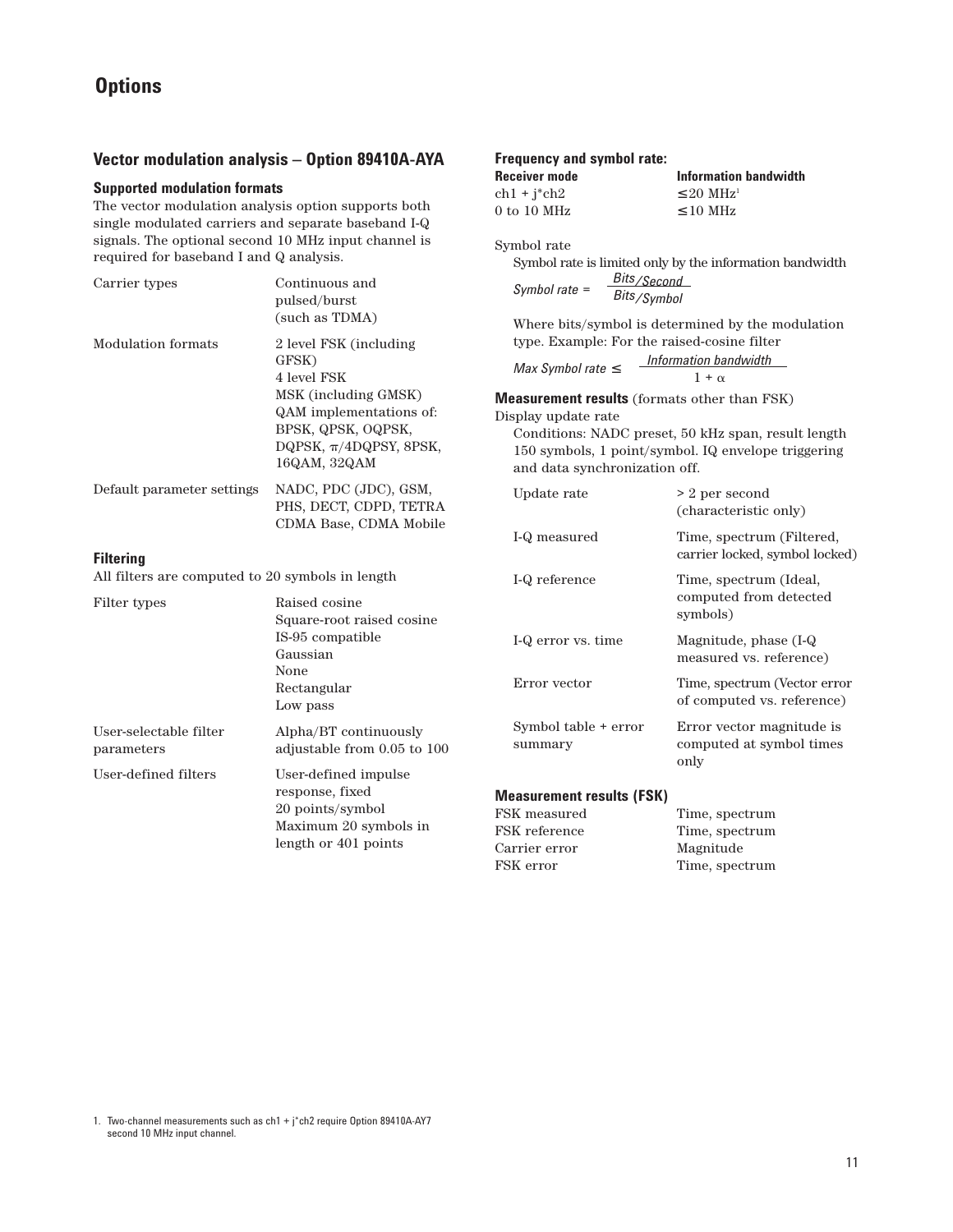#### **Display formats**

The following trace formats are available for measured data and computed ideal reference data, with complete marker and scaling capabilities and automatic grid line adjustment to ideal symbol or constellation states.

#### Polar diagrams

Constellation: Samples displayed only at symbol times

Vector: Display of trajectory between symbol times with 1 to 20 points/symbol

#### I or Q vs time

Eye diagrams: Adjustable from 0.1 to 10 symbols Trellis diagrams: Adjustable from 0.1 to 10 symbols

Continuous error vector magnitude vs. time

Continuous I or Q vs. time

Error summary (formats other than FSK) Measured rms and peak values of the following: Error vector magnitude Magnitude error Phase error Frequency error (carrier offset frequency) I-Q offset Amplitude droop (formats other than QAM) SNR (QAM formats)

Error summary (FSK)

Measured rms and peak values of the following: FSK error Magnitude error Carrier offset frequency Deviation

Detected bits (symbol table)

Binary bits are displayed and grouped by symbols. Multiple pages can be scrolled for viewing large data blocks.

Symbol marker (current symbol shown as inverse video) is coupled to measurement trace displays to identify states with corresponding bits. For formats other than FSK and MSK, bits are user-definable for absolute states or differential transitions.

Note: Synchronization words are required to resolve carrier phase ambiguity on non-differential modulation formats.

**Accuracy** (formats other than FSK and IS-95 CDMA) Conditions: Specifications apply from  $20^{\circ}$  to  $30^{\circ}$ C, for a full-scale signal fully contained in the selected measurement span, random data sequence, instrument receiver mode of 0 to 10 MHz, start frequency  $\geq 15\%$  of span, alpha/BT  $\geq 0.3$ ,<sup>1</sup> and symbol rate  $\geq 1$  kHz. For symbol rates less than 1 kHz, accuracy may be limited by phase noise.

Residual errors (result length = 150 symbols, averages = 10) Error vector magnitude

| Freq span $\leq 100$ kHz | $0.3\%$ rms |
|--------------------------|-------------|
| Freq span $\leq 1$ MHz   | $0.5\%$ rms |
| Freq span $> 1$ MHz      | $1.0\%$ rms |
| Magnitude error          |             |
| Freq span $\leq 100$ kHz | $0.3\%$ rms |
| Freq span $\leq 1$ MHz   | $0.5\%$ rms |
| Freq span $> 1$ MHz      | $1.0\%$ rms |

Phase error (For modulation formats with equal symbol amplitudes.)

| Freq span $\leq 100$ kHz 0.17° rms |                    |
|------------------------------------|--------------------|
| Freq span $\leq 1$ MHz             | $0.34^{\circ}$ rms |
| Freq span $> 1$ MHz                | $0.57^{\circ}$ rms |

Frequency error Symbol rate/500,000 (Added to frequency accuracy if applicable.)

Origin/I-Q Offset –60 dB

#### **Accuracy** (2 FSK and 4 FSK)

Residual errors, typical

4 FSK or 2 FSK, symbol rate = 3.2 kHz, deviation = 4.8 kHz, instrument receiver mode of 0 to 10 MHz, 50 kHz span, full scale signal, result length = 150, averages = 10, tenth-order Bessel filtering with  $3$  dB bandwidth =  $3.9$  kHz.<sup>2</sup>

| FSK error                                         | $0.5\%$ rms             |
|---------------------------------------------------|-------------------------|
| Magnitude error                                   | $0.3\%$ rms             |
| Deviation                                         | $\pm 0.3$ % rms (14 Hz) |
| Carrier frequency offset $\pm 0.3$ % of deviation |                         |
| (Added to frequency                               |                         |
| accuracy if applicable)                           |                         |

DECT preset  $(2$  FSK, symbol rate =  $1.152$  MHz, BT =  $0.5$ ) 288 kHz deviation, instrument receiver mode of 0 to10 MHz, 4 MHz span, full-scale signal, result length = 150, averages = 10.

| FSK error                                         | $1.5\%$ rms                |
|---------------------------------------------------|----------------------------|
| Magnitude error                                   | $1.0\%$ rms                |
| Deviation                                         | $\pm 1.0\%$ rms (2.88 kHz) |
| Carrier frequency offset $\pm 0.5\%$ of deviation |                            |
| (Added to frequency                               |                            |
| accuracy if applicable)                           |                            |

1. 0.3 ≤ alpha ≤ 0.7 for Offset QPSK.

<sup>2.</sup> For error analysis, a Gaussian reference filter with BT = 1.22 is used to approximate the tenth-order Bessel filter.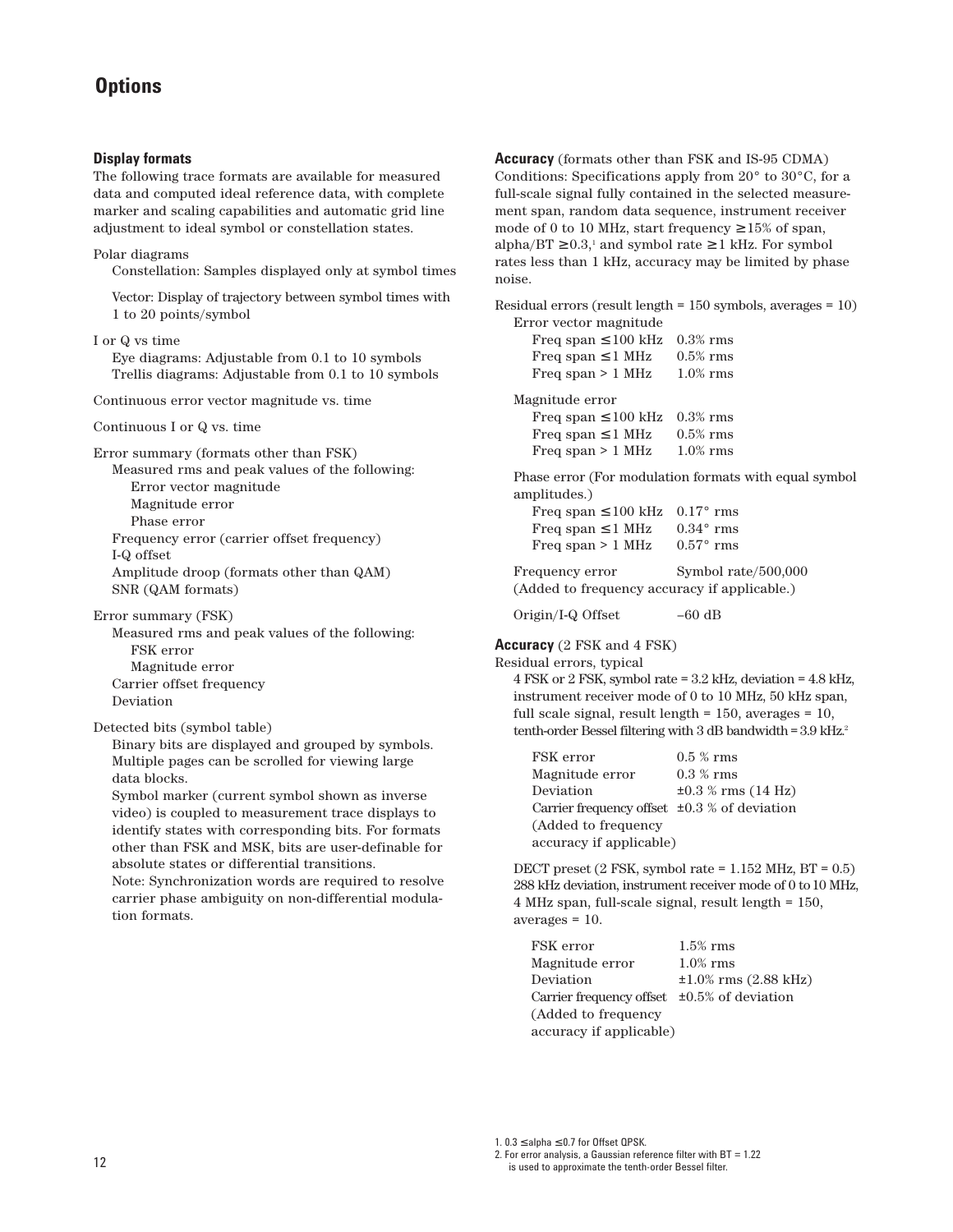#### **Accuracy** (IS-95 CDMA)

CDMA Base or CDMA Mobile preset, instrument mode of Input (0 to 10 MHz), 2.6 MHz span, full scale signal, result length = 200, averages = 10.

#### Residual Errors

Error vector magnitude 1% rms Magnitude error 1% rms Phase error 0.57° rms Frequency error 10 Hz (Added to frequency accuracy if applicable) Origin I/Q offset –60 dB

#### **Signal acquisition**

Note: Signal acquisition does not require an external carrier or symbol clock

Data block length

Adjustable up to 4,096 samples 4,096 symbols at 1 point/symbol 409 samples at 10 points/symbol

Symbol clock Internally generated

Carrier lock Internally locked

Triggering

Single/continuous External Internal source Pulse search (searches data block for beginning of TDMA burst, and performs analysis over selected burst length)

## Data synchronization

User-selected synchronization words Arbitrary bit patterns up to 30 symbols long, at any position in a continuous or TDMA burst and measurement result. Up to 6 words can be defined.

## **Arbitrary waveform source**

RAM-based arbitrary waveforms

Waveform registers Maximum 6 Waveform length 4096 complex points each (16,384 with Option 89410A-AYB) Residual accuracy, typical Examples

 $\pi$ /4DQPSK, 24.3 EVM  $\leq$  0.7% rms ksymbols/second,  $\alpha = 0.35$ GMSK,  $270.833$  EVM  $\leq 1.0$  rms ksymbols/second,  $BT = 0.30$ 

#### **Adaptive equalization**

This option equalizes the digitally-modulated signal to remove effects of linear distortion (such as unflatness and group delay) in a modulation quality measurement.

Equalizer performance is a function of the filter design (e.g., length, convergence, taps/symbol) and the quality of the signal being equalized.

#### **Equalizer**

Decision-directed, LMS, feed-forward equalization with adjustable convergence rate.

Filter length 3 to 99 symbols, adjustable Filter taps 1, 2, 4, 5, 10, or 20 taps/symbol

## **Measurement results**

Equalizer impulse response Channel frequency response

#### **Supported modulation formats**

MSK, BPSK, QPSK, OQPSK, DQPSK, π/4DQPSK, 8 PSK, 16 QAM, 32 QAM, 64 QAM, 256 QAM, 8 VSB, 16 VSB

## **Digital video modulation analysis— Option 89410A-AYH (requires Option 89410A-AYA)**

This option extends the capabilities of the vector modulation analysis Option 89410A-AYA by adding modulation formats used for digital video transmission. Except where noted, all of the standard capabilities of Option 89410A-AYA are provided for the new modulation formats.

## **Supported modulation formats**

| Additional modulation | 8 and 16VSB                 |
|-----------------------|-----------------------------|
| Formats               | 16, 32, 64, and 256QAM 16,  |
|                       | $32$ , and $64QAM$          |
|                       | (differentially encoded per |

DVB standard)

13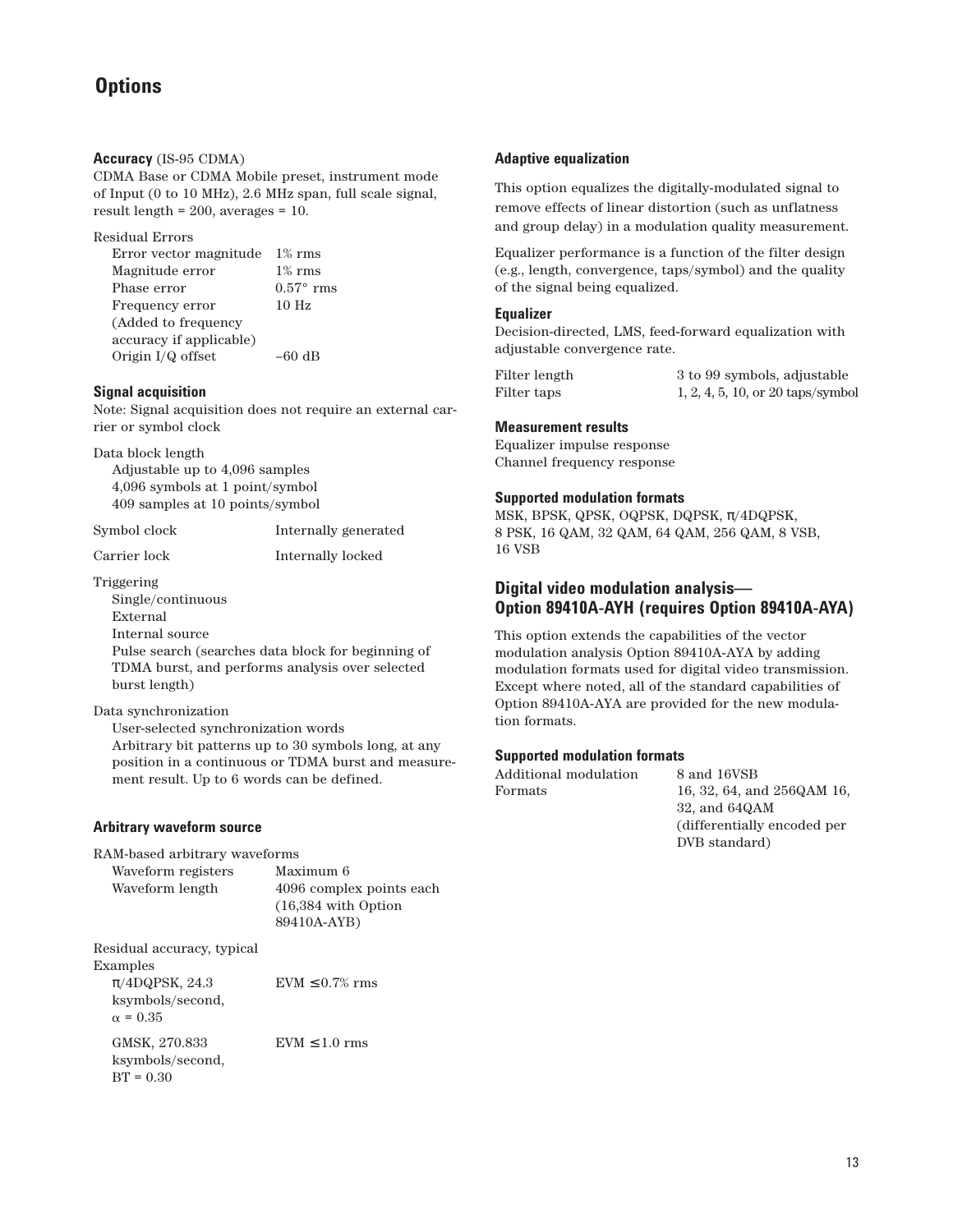#### **Maximum symbol rate**

Option 89410A-AYH analyzes vector modulated signals up to a maximum symbol rate determined by the information bandwidth of the receiver mode and the excess bandwidth factor  $(\alpha)$  of the input signal, according to:

| Max symbol rate $\leq$ | Information bandwidth<br>$1 + \alpha$ |
|------------------------|---------------------------------------|
|                        |                                       |

(Note: the maximum symbol rate is doubled for VSB signals.)

| <b>Receiver mode</b> | Information bandwidth      |
|----------------------|----------------------------|
| $ch1 + i * ch2$      | $\leq$ 20 MHz <sup>1</sup> |
| $0$ to $10$ MHz      | $\leq 10$ MHz              |
| External             | $\leq$ 10 MHz <sup>1</sup> |

Example: For a 64QAM signal ( $\alpha$  = 0.2), the maximum symbol rate in 0-10 MHz mode is  $10$  MHz $/(1.2)$  = 8.33 Msymbols/second.

#### **Measurement results and display formats**

Identical to Option 89410A-AYA measurement results and display formats except for the following changes to the error summary display:

VSB pilot level is shown, in dB relative to nominal.

For VSB formats, SNR is calculated only from the real part of the error vector.

For DVB formats, EVM is calculated without removing IQ offset.

#### **Accuracy**

Residual errors (typical)

8VSB or 16VSB, symbol rate = 10.762 MHz,  $\alpha$  = 0.115, instrument receiver mode of 0 to 10 MHz, 7 MHz span, full-scale signal, result length = 800, averages = 10.

Residual EVM  $\leq 1.5\%$  (SNR  $\geq 36$  dB)

16, 32, 64, or 256 QAM, symbol rate = 6.9 MHz,  $\alpha$  = 0.15, instrument receiver mode of 0 to 10 MHz, 8 MHz span, full-scale signal, result length = 800, averages = 10.

Residual EVM  $\leq 1.0\%$  (SNR  $\geq 40$  dB)

## **Filtering**

All Option 89410A-AYA filter types are supported except user-defined filters for VSB analysis. Filters are calculated to 40 symbols in length.

## **Triggering and synchronization**

All Option 89410A-AYA signal acquisition features are supported except pulse and sync word search for VSB analysis.

1. Downconverter dependent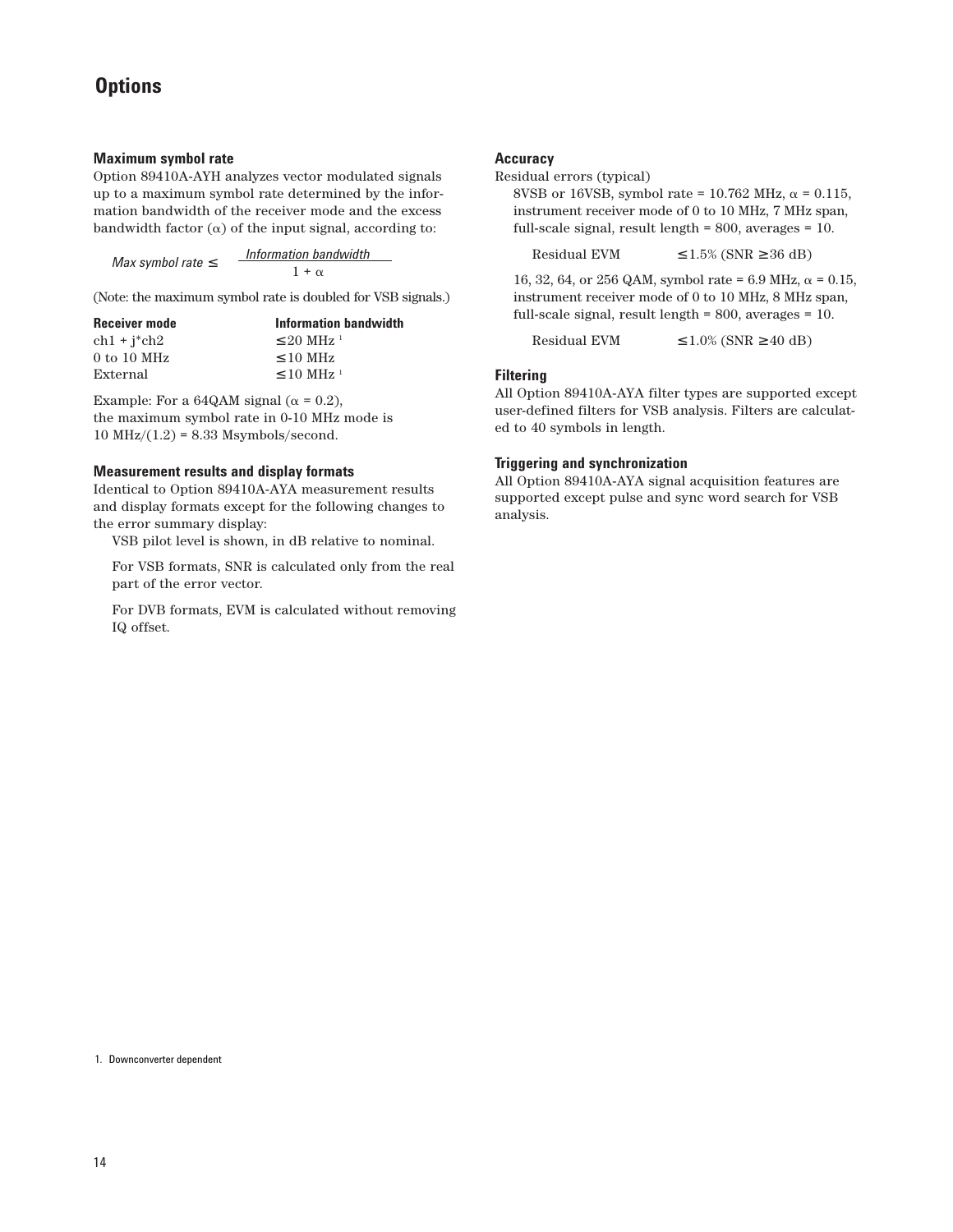## **Waterfall and spectrogram—Option 89410A-AYB**

| Vertical and skewed-<br>Azimuth adjustable 0 to ±45<br>Normal and hidden line<br>With or without baseline |
|-----------------------------------------------------------------------------------------------------------|
| Trace height<br>Buffer depth<br>Elevation<br>Threshold                                                    |
|                                                                                                           |
| Color, normal and reversed<br>Monochrome, normal and<br>reversed<br>User color maps $(2 \text{ total})$   |
| Number of colors<br>Enhancement<br>(color-amplitude weighting)<br>Threshold                               |
|                                                                                                           |

#### Trace select

When a waterfall or spectrogram measurement is paused or completed, any trace in the trace buffer can be selected by trace number or by z-axis value. The marker values and marker functions apply to the selected trace.

#### Z-axis value

The z-axis value is the time the trace data was acquired relative to the start of the measurement. The z-axis value of the selected trace is displayed as part of the marker readout.

Display update rate 30 to 60/second, typical

Memory required (characteristic only)

Displays occupy memory at the rate of 175 traces/ Mbyte (for traces of 401 frequency points). A full screen of 307 traces will require 2.25 Mbytes of free memory.

## **Advanced LAN support—Option 89410A-UG7**

**Remote X11 display** (characteristic only)

Update rate: > 20 per second, depending on workstation performance and LAN activity.

X11 R4 compatible

X-terminals, UNIX workstations, PC with X-server software

Display: 640 x 480 pixel minimum resolution required; 1024 x 768 recommended.

## **FTP data (characteristic only)**

Traces A, B, C, D Data registers D1-D6 Time capture buffer Disk files (RAM, NVRAM, floppy disk) Analyzer display plot/print